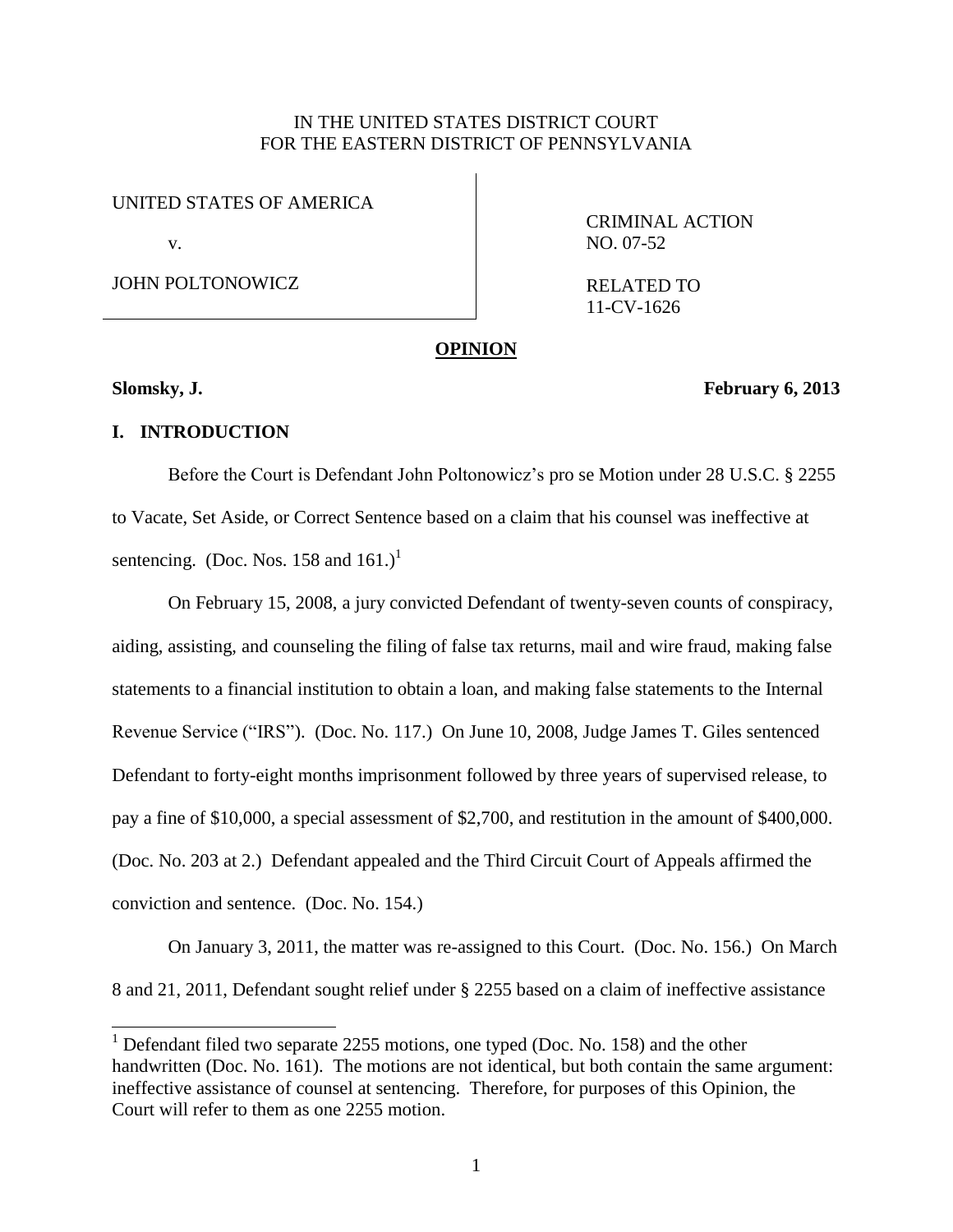of counsel. (Doc. Nos. 158 and 161.) The matter was then referred to Chief United States Magistrate Judge Carol Sandra Moore Wells for a Report and Recommendation. (Doc. No.  $162.<sup>2</sup>$  On November 4, 2011, the Government filed its Response in Opposition. (Doc. No. 171.)

On August 16, 2012, Judge Wells recommended denial of the instant 2255 Motion without an evidentiary hearing. (Doc. No. 203.) On August 31, 2012, Defendant filed timely objections to the Report and Recommendation. (Doc. No. 207.)

For reasons that follow, the Court will approve and adopt Judge Wells' Report and Recommendation (Doc. No. 203) and deny Defendant's 2255 Motion (Doc. Nos. 158 and 161) without an evidentiary hearing. Moreover, a certificate of appealability will not be issued.

## **II. FACTUAL BACKGROUND**

 $\overline{a}$ 

On February 15, 2008, Defendant was convicted after an eight-day jury trial of violating 18 U.S.C. §§ 371, 1001, 1014, 1341, and 1343, and 26 U.S.C. § 7206(2). (Doc. No. 171 at 3-4.) Defendant's conviction was based mainly on the preparation of false tax returns for clients of Matrix Tax Service, Inc., Defendant's tax preparation business. (Id. at 3.)

On June 10, 2008, Defendant was sentenced. (Doc. No. 203 at 2.) Defendant represented himself at trial, but was represented by counsel, John R. Crayton ("Defense Counsel"), at sentencing. (Id.) At sentencing, the court stated that "[o]ne of the central disagreements pertains to the calculation of loss to the United States [for the filing of false tax returns] as prepared by the prosecution and [which] has been utilized by the probation officer in the preparation of the [pre-sentence] report." (Doc. No. 171-1 at 3-4.)

<sup>&</sup>lt;sup>2</sup> Ordinarily, a Defendant's 2255 motion is handled entirely by the district court judge responsible for the underlying criminal case. Here, because Judge Giles — not this Court — was responsible for Defendant's criminal case, the 2255 Motion was referred to Chief Magistrate Judge Wells for a Report and Recommendation.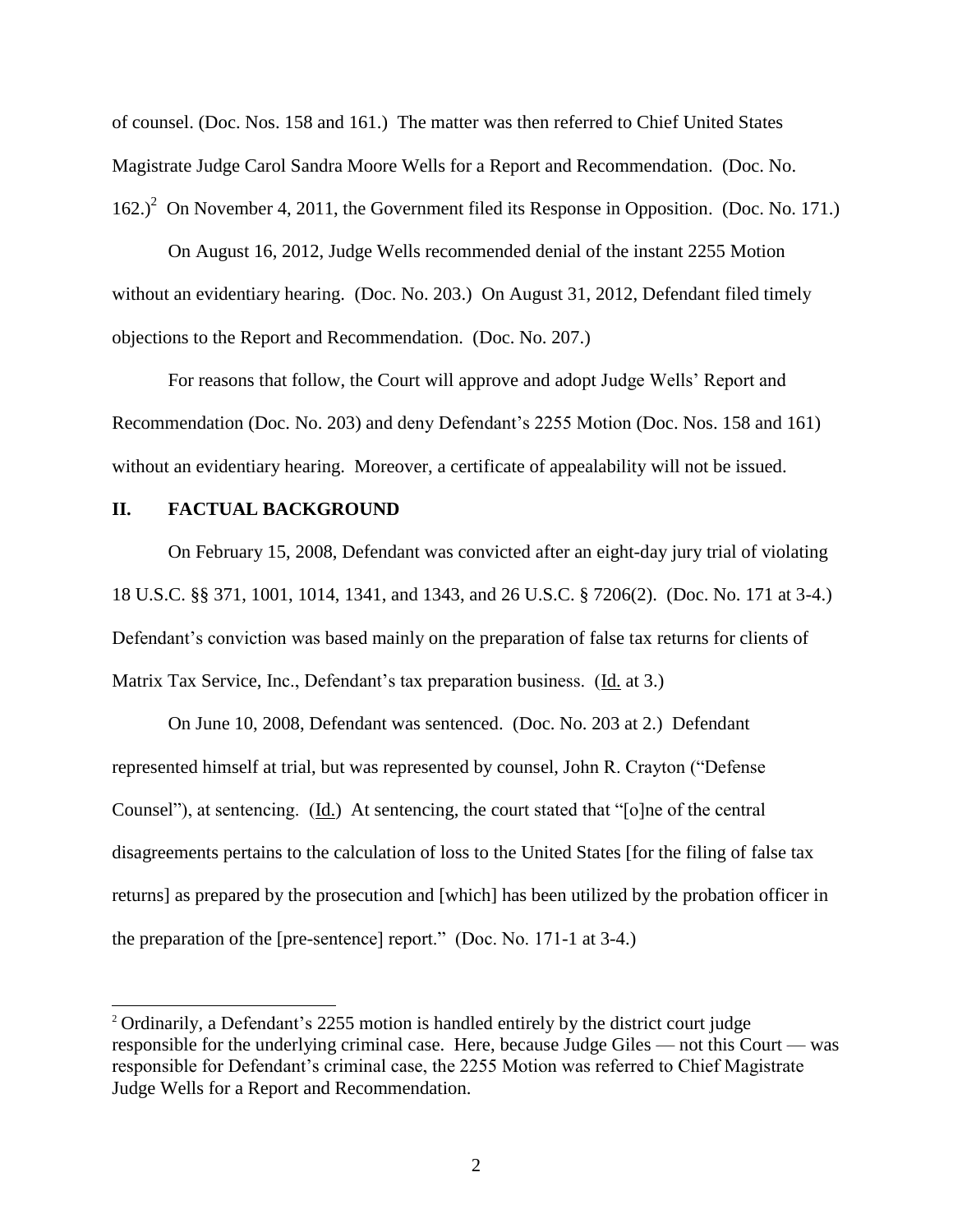The Government presented evidence of the loss through IRS Agent James T. Morris ("Agent Morris"). (Doc. No. 171 at 4-5.) At trial, the evidence showed that Defendant had prepared approximately 25,000 tax returns, of which about 25% were fraudulent. (Id. at 4 n.2.) However, in calculating the tax loss for sentencing purposes, Agent Morris focused only on the 225 individual tax returns that were actually audited by the IRS Civil Division. (Id.) He reviewed each audited return, and included in the total those return items that "had the same characteristics of fraud that were found in the trial," which included "abusive charitable contributions or employee business expenses, inflated Schedule Cs, improper earned income tax credits, and separate filings for married couples." (Id. at 4-5 (internal quotations and citations omitted).) Agent Morris was not able to obtain all 225 IRS audit files, and therefore he had to make certain inferences in calculating the total loss, which were supported with "close correspondence between the audited returns and [Defendant]'s established pattern of conduct, and with the fact that all of the selected audited returns had been prepared by [Defendant] personally, [as well as] interviews of more than 50 of the 225 taxpayers whose audited returns were being considered." (Id. at 5 (citations omitted).) Agent Morris calculated the Government's total tax loss to be \$419,853.20. (Id.)

Both prior to and at sentencing, Defense Counsel strenuously objected to the Government's loss calculation, arguing that not all of the returns Defendant prepared were fraudulent. (Id. at 5-6 (citations omitted).) Defense Counsel "submitted signed statements from several of [Defendant]'s clients which stated that they had bad experiences with the IRS, that their returns were accurate, or that [Defendant] had nothing to do with the false entries on their tax returns." (Id. at 6 (citation omitted).) On cross-examination, Defense Counsel challenged, among other things, Agent Morris' methodology by pointing out that he did not have audit files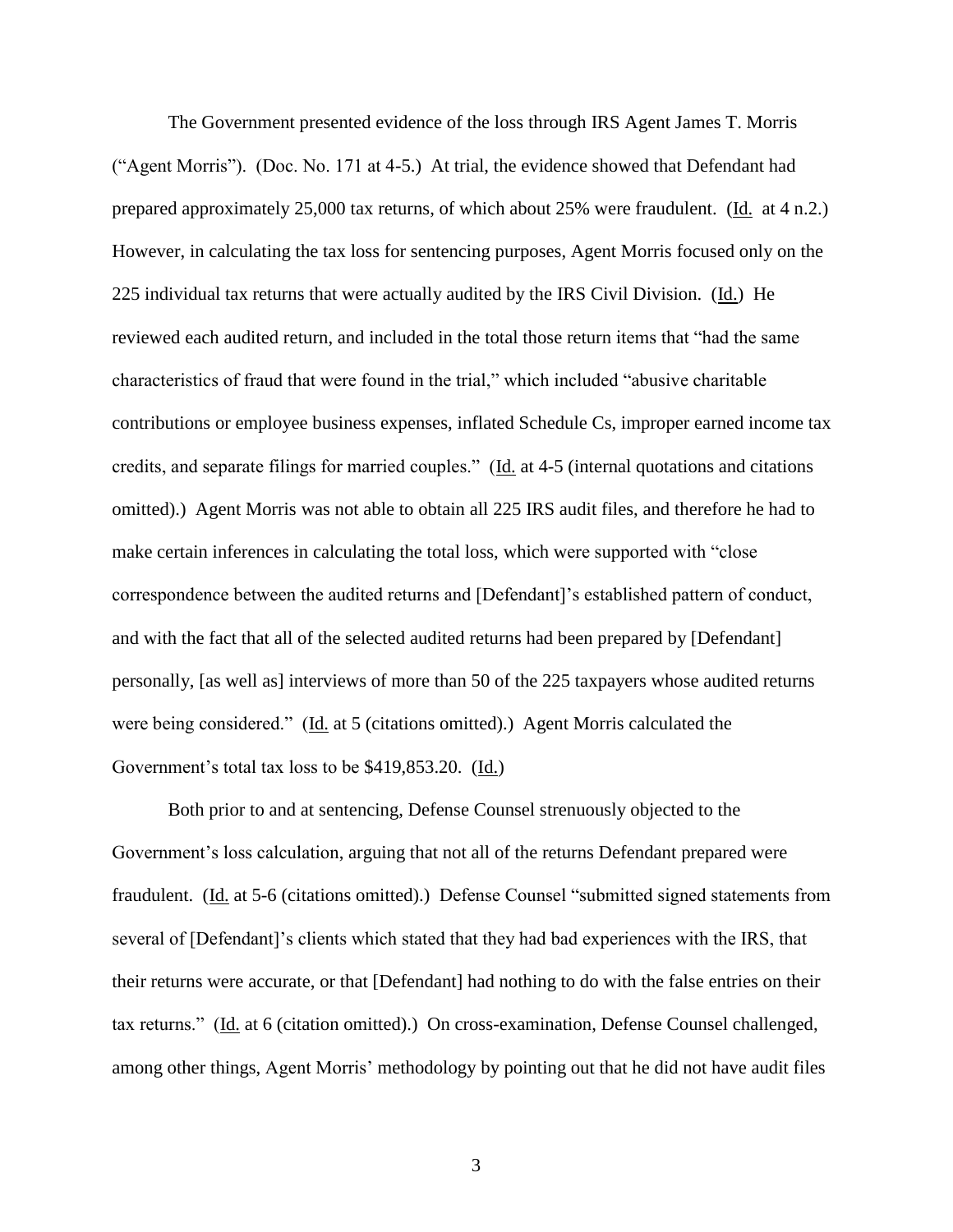for all 225 of the audited returns (Doc. No. 171-1 at 22-24); Defense Counsel questioned the

manner in which Agent Morris' office conducted the audits (id. at 24-28); and he reiterated that

Agent Morris did not interview all 225 individuals whose tax returns were audited and therefore

the loss was based largely on assumptions (id. at 28-30, 33-36). Defense Counsel then argued, in

relevant part, the following:

Eventually, I was provided with audit files and also [Defendant] gave me discovery material. And I will concede that if you go through all of those materials and you match up those people who have actually, affirmatively said to the IRS there was a problem with the tax return, the problem resulted from the conduct of [Defendant], you will end up in an 80,000 to — more than 80,000 less than \$200,000 range.

. . . .

What the government has done is they said, as Agent Morris has explained it, we just assumed that everybody that had an audit and everybody that had a contribution expense or unreimbursed business expense, this must be resulting from the fraud of [Defendant].

. . . .

When we pointed out to the government that they were making serious errors in these documents, and that people like [clients of Defendant], who had no business on there for that amount of money . . . [the Government] took out things.

(Id. at 40-41.)

After hearing the testimony of Agent Morris, and arguments from counsel for the

Government and Defendant, the sentencing court stated the following:

The Court credits the testimony of Agent Morris that the conservative estimate of the loss to the United States by reason of the conduct criminal conduct of the [D]efendant is in excess of \$400,000. And the Court finds that the loss is an amount in excess of \$400,000. The modus operandi of the [D]efendant was laid out at trial, that included his grafting onto the Schedule Cs, the various numbers that he believed would work, that pattern was corroborated by witnesses . . . . As well by taxpayers who testified as to what happened when they went to see [Defendant]. . . . . The pattern and practice of the [D]efendant shows that with respect to certain kinds of claimed deductions that those numbers were way in excess of the national average, which suggested that it was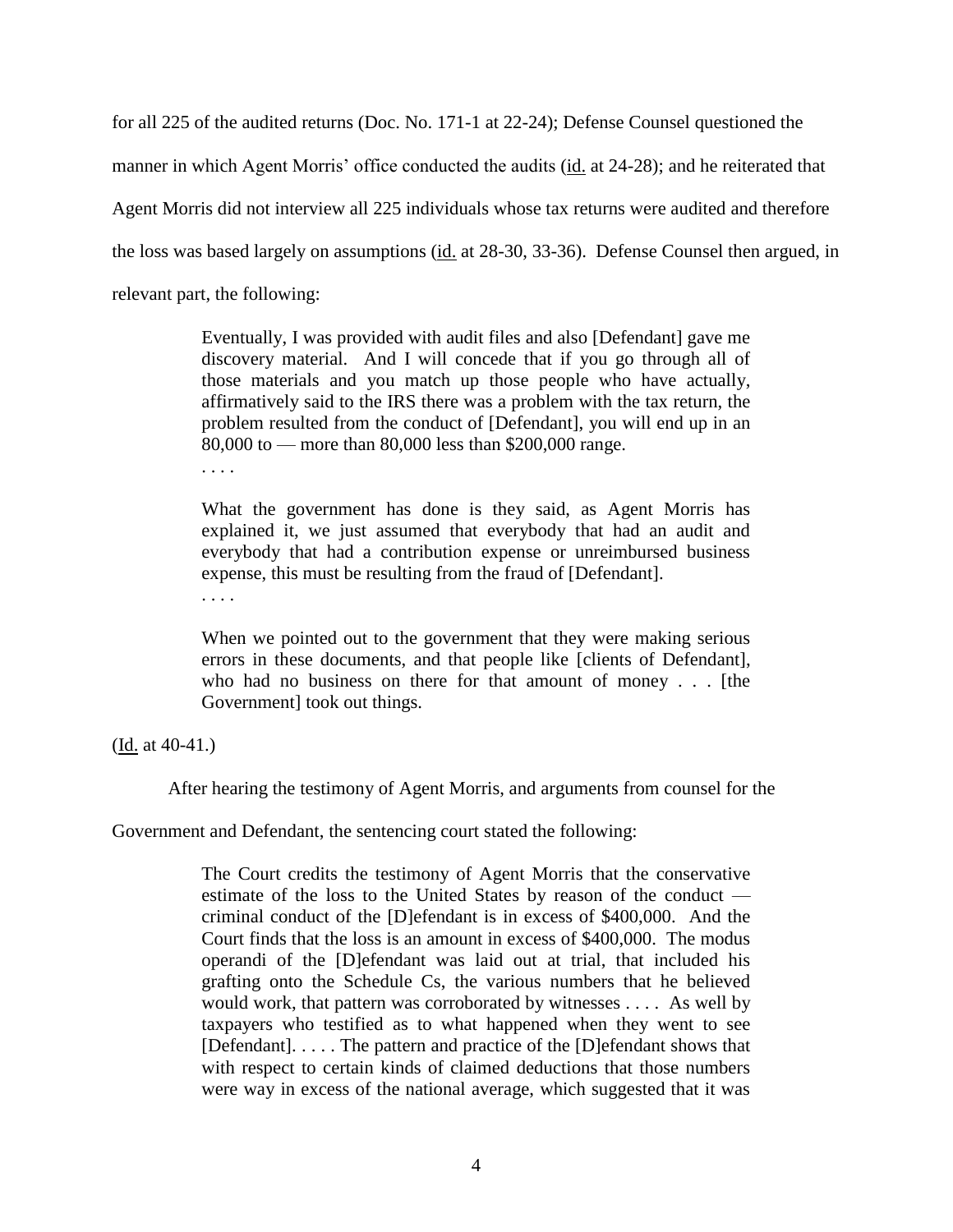part of this modus operandi that those numbers came to be on those returns.

(Id. at 42-43.) Based on the accepted loss amount, and other sentencing factors, Defendant's

Guidelines range was seventy-eight to ninety-seven months imprisonment. (Doc. No. 171 at 6

(citation omitted).) After consideration of the 18 U.S.C. 3553(a) factors, Defendant was

sentenced to forty-eight months imprisonment followed by three years of supervised release, to

pay a fine of \$10,000, a special assessment of \$2,700, and restitution in the amount of \$400,000.

(Doc. No. 171-1 at 61-66; Doc. No. 203 at 2.)

In the 2255 Motion, Defendant contends that Defense Counsel — who cross-examined

Agent Morris — failed to effectively impeach the credibility of Agent Morris' tax loss

calculation, which, he further argues, ultimately led to the imposition of an incorrect sentence.

(Id. at 2-3.) The Court disagrees for reasons that follow.

# **III. STANDARD OF REVIEW**

Section 2255 provides, in relevant part:

A prisoner in custody under sentence of a court established by Act of Congress claiming the right to be released upon the ground that the sentence was imposed in violation of the Constitution or laws of the United States, or that the court was without jurisdiction to impose such sentence, or that the sentence was in excess of the maximum authorized by law, or is otherwise subject to collateral attack, may move the court which imposed the sentence to vacate, set aside or correct the sentence.

28 U.S.C. § 2255(a).

Pursuant to 28 U.S.C. §  $636(b)(1)(B)$  and Local Rules 72.1.I(b) and IV(b), a magistrate

judge may file proposed findings and recommendations in a § 2255 case. In response, the

challenger may file objections to the magistrate judge's report and recommendation that

"specifically identify the portion of the [report and recommendation] to which the objection is

made." 28 U.S.C. § 636(b)(1)(C); Local Rule 72.1.IV(b); Reid v. Lawler, No. 08-5674, 2010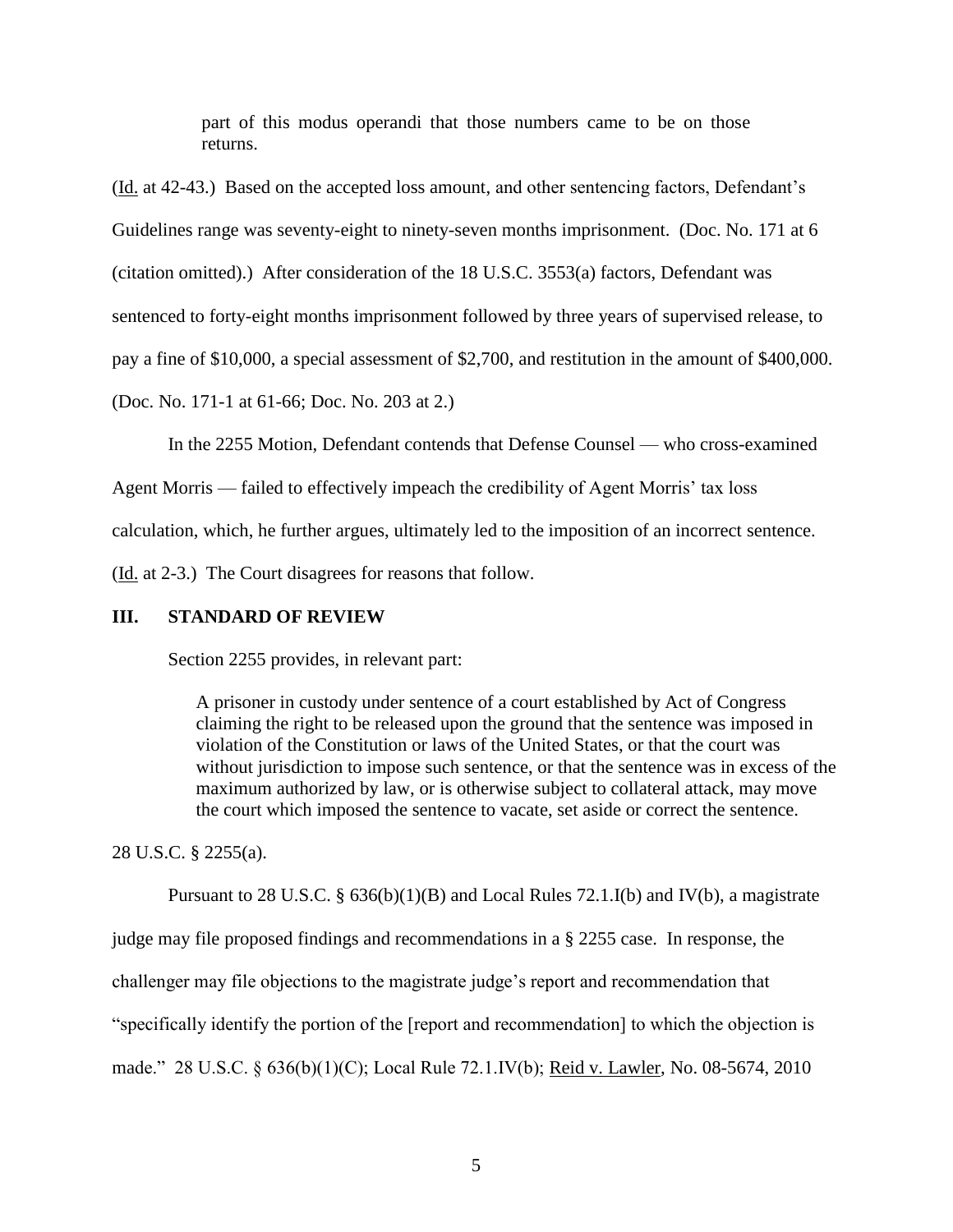WL 1186320, at \*3 (E.D. Pa. Mar. 25, 2010). After the challenger files his objections, a district court judge will "make a de novo determination of those portions of the report . . . [and] may accept, reject, or modify, in whole or in part, the findings or recommendations made by the magistrate." 28 U.S.C.  $\S 636(b)(1)(C)$ . "[T]he normal practice of the district judge is to give some reasoned consideration to the magistrate's report before adopting it as the decision of the court." Henderson v. Carlson, 812 F.2d 874, 878 (3d Cir. 1987).

### **IV. DISCUSSION**

In the Report and Recommendation, Judge Wells concluded that Defense Counsel was not ineffective at sentencing because he challenged Agent Morris' tax loss calculation and methodology. The Court agrees.

The Supreme Court of the United States has held that a challenge based on ineffective assistance of counsel prevails only when a defendant demonstrates that counsel's performance (1) was deficient and (2) the deficient performance prejudiced the defendant. Strickland v. Washington, 466 U.S. 668, 688-89 (1984). The first prong — deficiency — requires that a defendant demonstrate that "counsel's representation fell below an objective standard of reasonableness." Id. at 688. A court compares counsel's challenged actions to prevailing professional norms. Id. This analysis defers to counsel's strategic discretion. Id. Accordingly, a court will "indulge a strong presumption that counsel's conduct falls within the wide range of reasonable professional assistance." Id. at 689. A challenger "must overcome the presumption that, under the circumstances, the challenged action might be sound trial strategy." Id. An attorney's strategy will not be held deficient if he chooses not to present an unmeritorious claim. Parrish v. Fulcomer, 150 F.3d 326, 328-29 (3d Cir. 1998). Nor does effective assistance of counsel require a "'cross-examination that is effective in whatever way, and to whatever extent,

6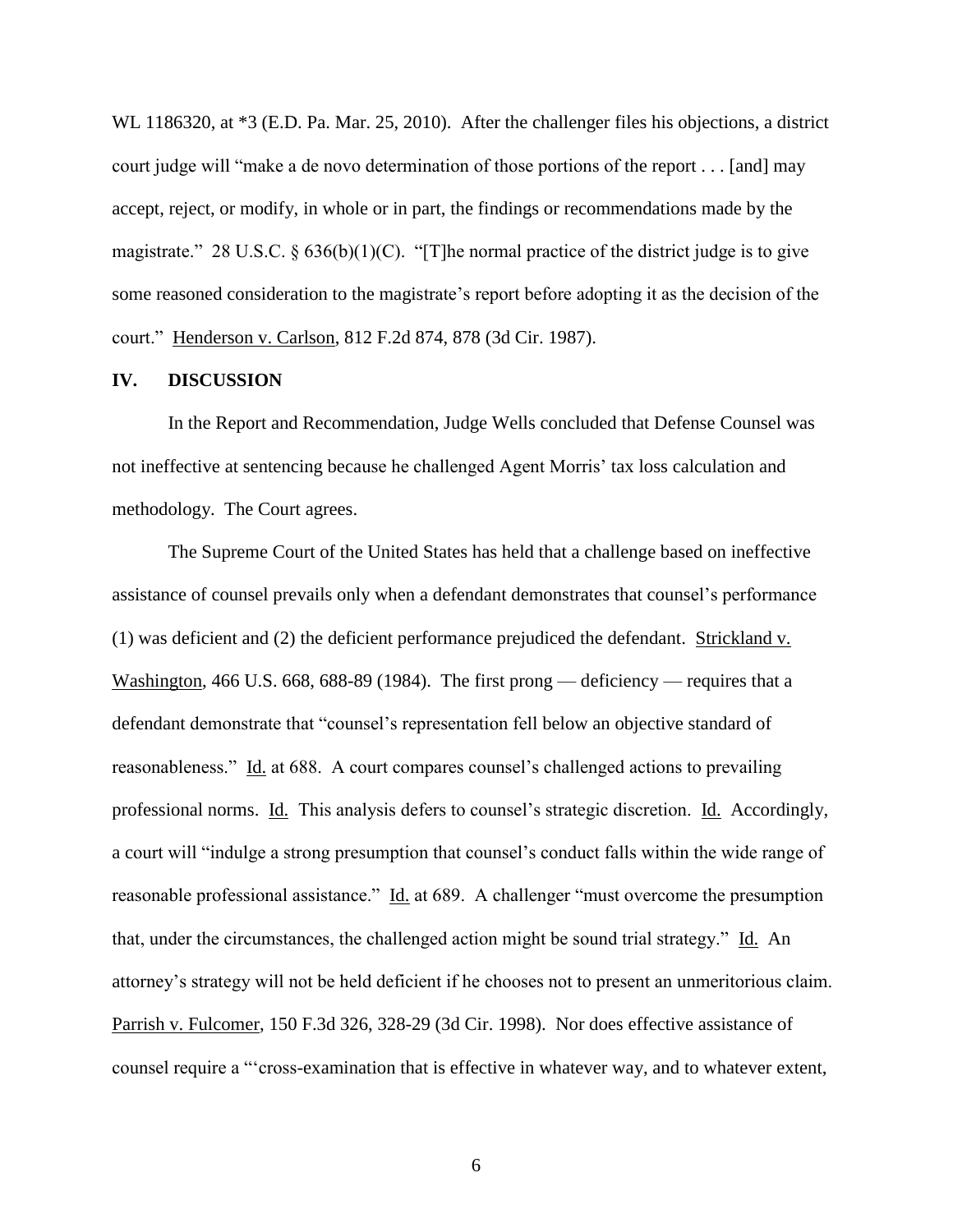the defense might wish.'" Rolan v. Coleman, 680 F.3d 311, 327 (3d Cir. 2012) (quoting

Delaware v. Fensterer, 474 U.S. 15, 20 (1985) (per curiam)).

Defendant's first objection to the Report and Recommendation is as follows:

To impeach a witness's credibility, for example, is to show that the witness is not believable. The Magistrate's specious claim that [Defense Counsel] did challenge Agent Morris's credibility [is based on the] cit[ation] of [an] exchange between [Defense Counsel] and Morris concerning missing client files. This exchange offers no evidence whatsoever that [Defense Counsel] attempted to show Agent Morris was "not believable"

The paramount issue here is that [the sentencing court] believed Agent Morris's false testimony only because [Defense Counsel] failed to challenge Agent Morris's credibility with the available evidence and arguments.

(Doc. No. 207 at 2-3.)

Based on the sentencing transcript, Judge Wells concluded that Defense Counsel challenged Agent Morris' total tax loss and calculation methodology. (Doc. No. 203 at 4-6.) In support of this conclusion, the Report and Recommendation does provide detail of one exchange between Defense Counsel and Agent Morris regarding the lack of support for all 225 individual audits done by the IRS. (Id.) This single exchange was not, however, the only attack Defense Counsel made on Agent Morris' tax loss calculation.

As stated above, Defense Counsel also submitted signed statements from some of Defendant's former clients to show that not all tax returns prepared by Defendant contained false information; he challenged the manner in which the IRS conducted the audits; he confirmed that Agent Morris did not interview all 225 individuals who were audited; and he made clear to the sentencing court that Agent Morris was required to make multiple assumptions to arrive at the Government's total tax loss. The record clearly shows an attempt by Defense Counsel to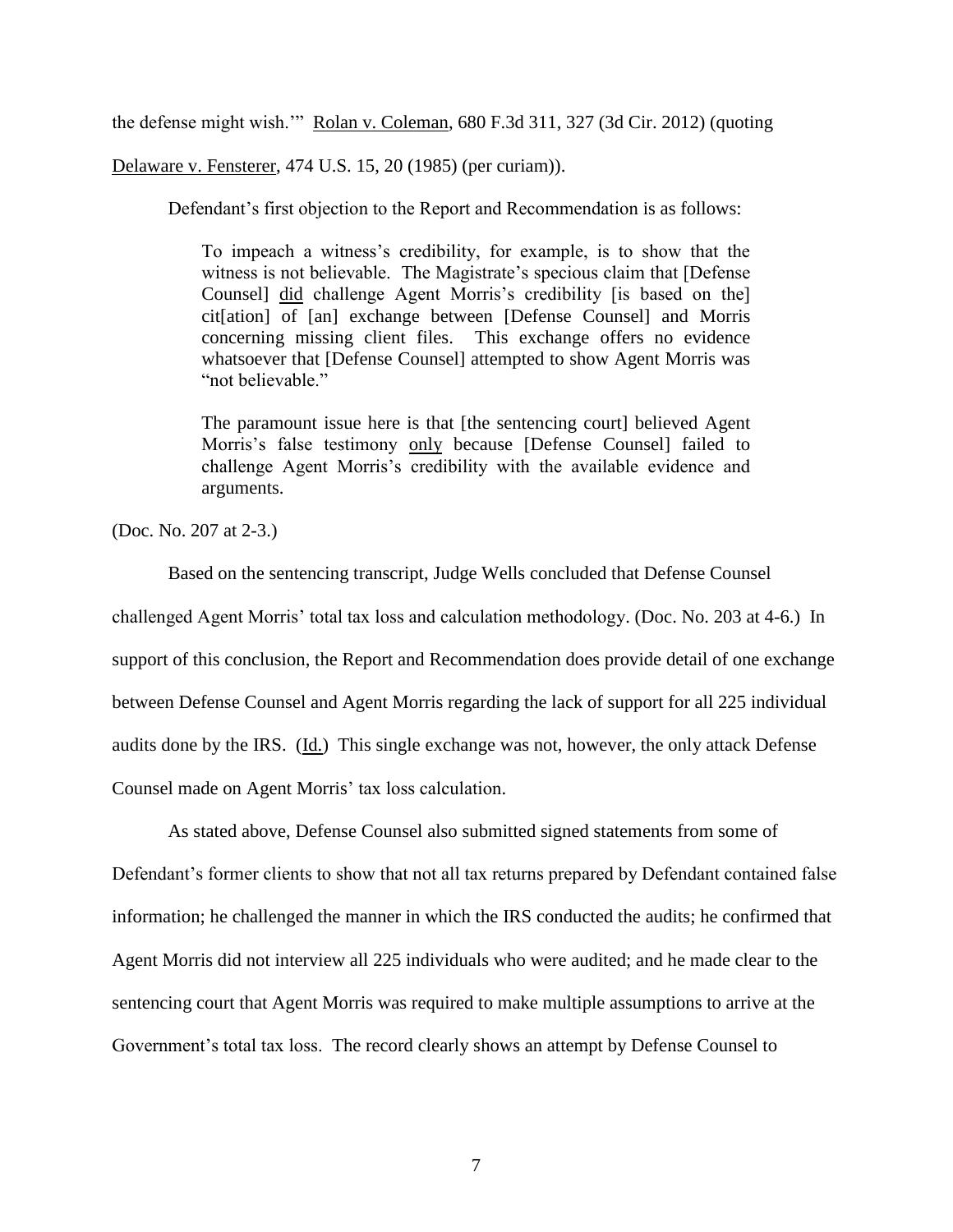undermine the credibility of Agent Morris and his calculations,<sup>3</sup> and, under **Strickland**, the manner in which he decided to make this point was within his professional discretion — not Defendant's. Therefore, the Court, in agreement with Judge Wells, finds that Defense Counsel's cross-examination of Agent Morris was not deficient.

Because Defendant failed to demonstrate that Defense Counsel's performance in cross-

examination was deficient, this Court is not required to address the second prong of prejudice.

See id. at 697 (holding both prongs required to prove ineffectiveness).<sup>4</sup>

## **V. CONCLUSION**

For the foregoing reasons, this Court will approve and adopt Judge Wells' Report and

Recommendation (Doc. No. 203) and deny the 2255 Motion (Doc. Nos. 158 and 161). A

Certificate of Appealability will not be issued.

An appropriate Order follows.

<sup>&</sup>lt;sup>3</sup> Throughout Defendant's filings he has accused Agent Morris and the prosecutor of lying during the sentencing proceedings. (See, e.g., Doc. No. 207 at 2.) As recently as January 23, 2013, Defendant stated in a letter to the Court that "the government makes no effort to deny that IRS Agent James Morris lied repeatedly or that [the prosecutor] had known that he was introducing false testimony." There is nothing in the record, nor has Defendant pointed to any evidence, to support such statements.

<sup>&</sup>lt;sup>4</sup> Judge Wells did address the prejudice prong, noting that Defendant's forty-eight month sentence was substantially less than the seventy-eight to ninety-seven month sentence recommended by the Sentencing Guidelines, and therefore concluded that Defendant was not prejudiced by Defense Counsel's attack on the \$400,000 loss amount, which Defendant claims was deficient. (Doc. No. 203 at 6-7.) The Third Circuit has held, however, that ""given the importance of a correct Guidelines calculation both to the sentencing process that district courts are required to conduct and to our ability to carry out reasonableness review, the use of an erroneous Guidelines range will typically require reversal under 18 U.S.C. § 3742(f).'" United States v. Castro, No. 11-3893, 2013 WL 69214, at \*14 (3d Cir. Jan. 8, 2013) (quoting United States v. Langford, 516 F.3d 205, 215 (3d Cir. 2008)). Therefore, the Court will not adopt Judge Wells' analysis of the prejudice prong, but will, as stated above, adopt the conclusion that Defense Counsel was not ineffective at sentencing and that despite his strategic efforts aimed at advancing Defendant's cause, the Guidelines were properly calculated. See Mack v. Folino, 383 F. Supp. 2d 780, 792 (E.D. Pa. 2005) (adopting in part and denying in part a magistrate judge's report and recommendation).